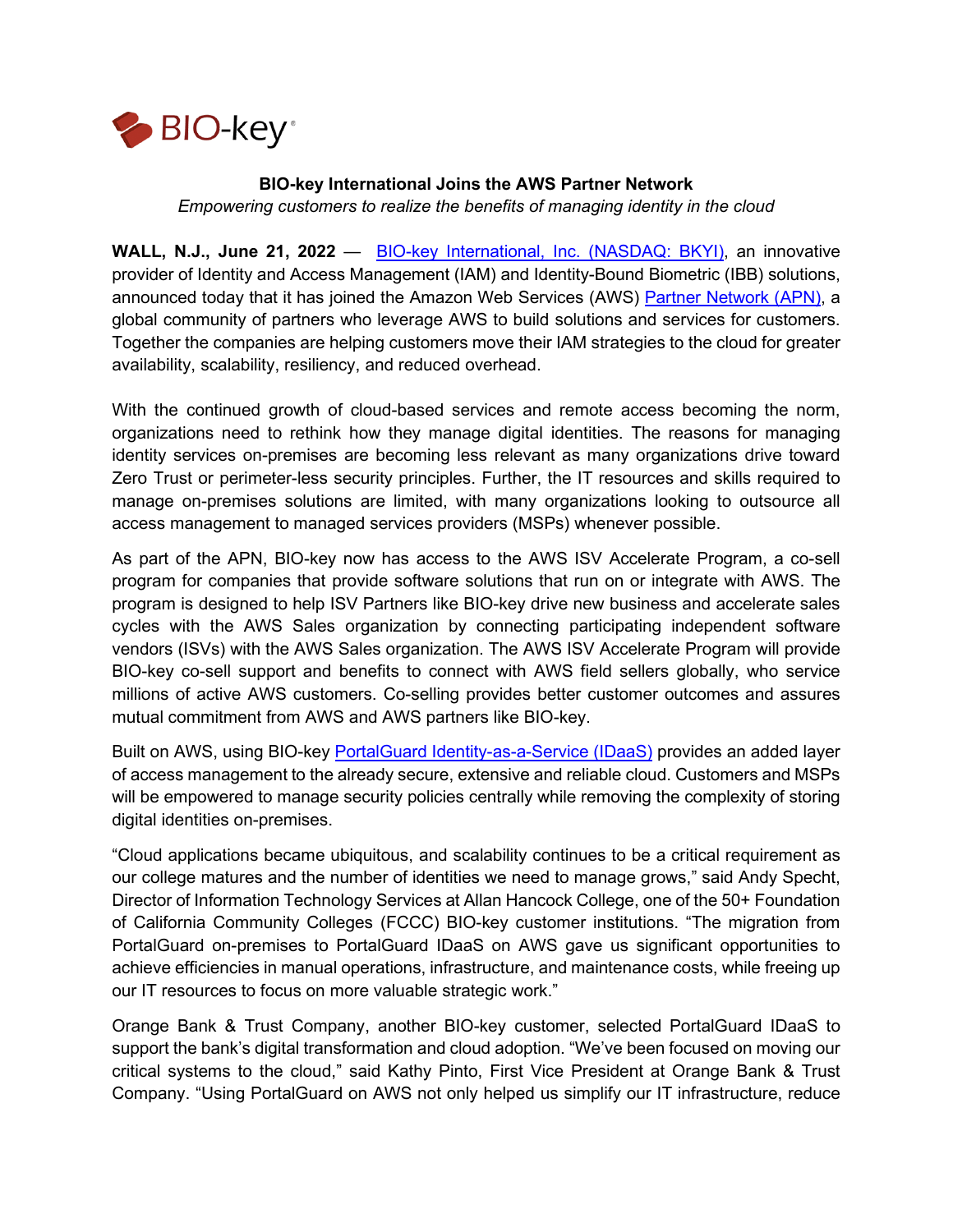costs, and improve operational efficiency but it also gives us the flexibility to be able to scale and easily secure access to new apps, services, and solutions as our digital banking strategy evolves."

"Public sector organizations need secure, scalable and reliable identity verification," said Jeff Kratz, General Manager, Worldwide Public Sector Partners, AWS. "As part of the Amazon Partner Network, BIO-key will help customers move identity management to the cloud with greater predictability, simplicity and affordability."

"We are pleased to expand our ongoing relationship with AWS through the AWS Partner Network," said Mark Cochran, President of PortalGuard, BIO-key. "As IAM remains the doorway to a significant number of applications, any outages can create a significant impact from a business perspective. Becoming an AWS ISV Partner furthers our commitment to providing flexible, easy-to-manage solutions that help our customers and partners realize the "utilitylike" availability, scalability, resiliency, and cost reduction benefits of managing identity in the AWS Cloud."

As an award-winning IAM platform, PortalGuard IDaaS offers a wide variety of choices for multifactor authentication (MFA), single sign-on (SSO), self-service password reset (SSPR), and Identity-Bound Biometric authentication options that provide the highest level of integrity and is well-suited for everyday use cases including remote workforces, third-party access, Customer IAM (CIAM), and passwordless workflows. For over 20 years, PortalGuard has been trusted by customers across multiple industries, including education, healthcare, manufacturing, finance, and government, to reduce password-related help desk calls by up to 95%, eliminate passwords, secure remote access, prevent phishing attacks, meet cyber insurance requirements, and improve productivity for the IT team.

To learn more about BIO-key, AWS, and managing identity in the cloud, please visit the BIO-key [website.](https://info.bio-key.com/aws)

## **About BIO-key International, Inc.** [\(www.BIO-key.com\)](https://www.bio-key.com/)

BIO-key has over two decades of expertise in providing authentication technology for thousands of organizations and millions of users and is revolutionizing authentication with biometric-centric, multi-factor identity and access management (IAM) solutions, including its PortalGuard IAM solution, that provides convenient and secure access to devices, information, applications, and high-value transactions. BIO-key's patented software and hardware solutions, with industryleading biometric capabilities, enable large-scale on-premises and cloud-based Identity-as-a-Service (IDaaS) solutions, as well as customized enterprise solutions.

## **BIO-key Safe Harbor Statement**

All statements contained in this press release other than statements of historical facts are "forward-looking statements" as defined in the Private Securities Litigation Reform Act of 1995 (the "Act"). The words "estimate," "project," "intends," "expects," "anticipates," "believes," and similar expressions are intended to identify forward-looking statements. Such forward-looking statements are made based on management's beliefs, as well as assumptions made by, and information currently available to, management pursuant to the "safe harbor" provisions of the